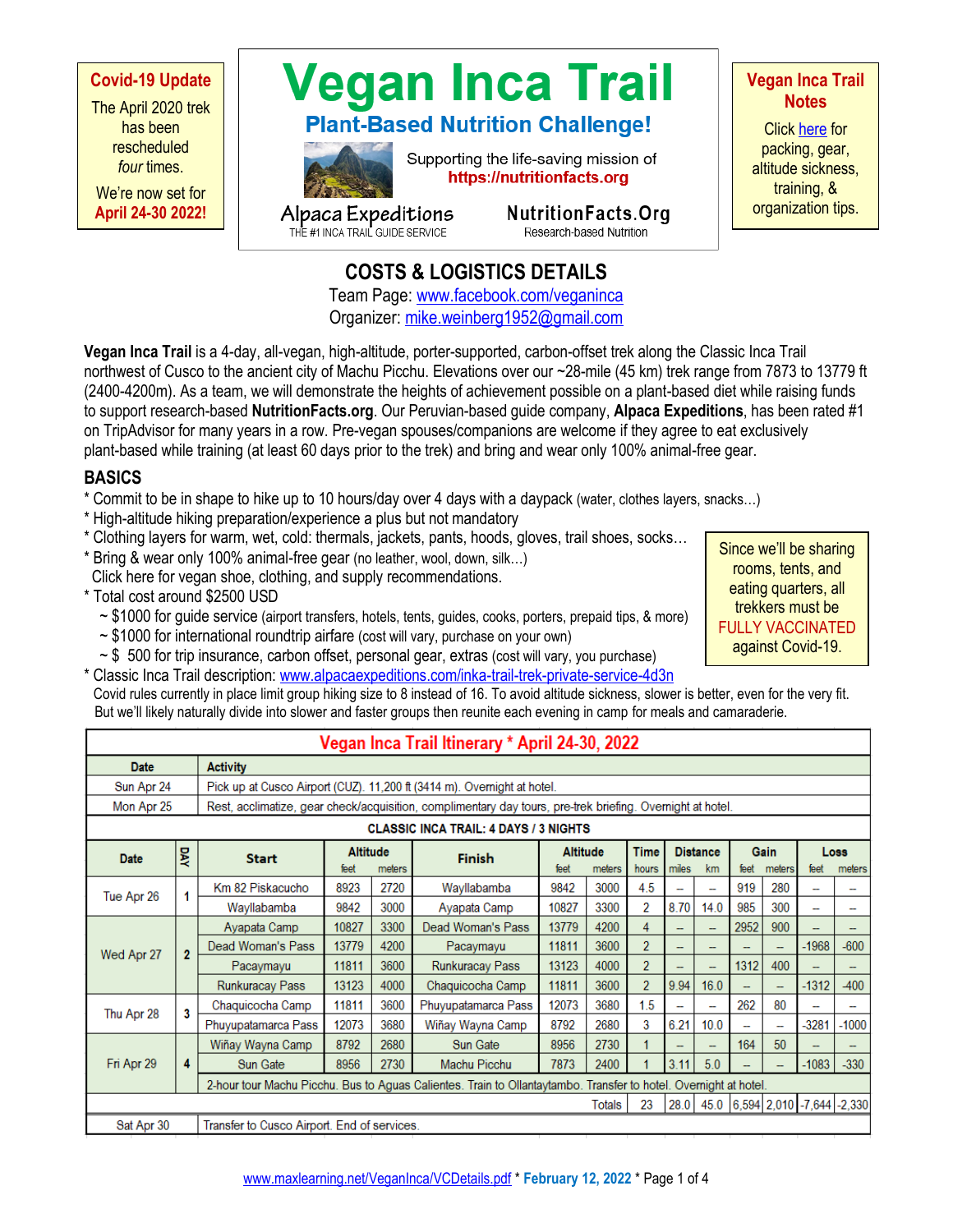### **GUIDE COMPANY**

**Alpaca Expeditions** [www.alpacaexpeditions.com](http://www.alpacaexpeditions.com/) is rated #1 of 1,280 Outdoor Activities in Cusco with over 8800 reviews on [TripAdvisor.](https://www.tripadvisor.com/Attraction_Review-g294314-d2547689-Reviews-Alpaca_Expeditions-Cusco_Cusco_Region.html) Being 100% Peruvian owned, they are able to offer our team an incredible price/incentive package while providing their porters with superior wages, gear, and working conditions. Equally impressive, their mission includes generous community support, women empowerment, and environmental preservation.



#### **SPECIAL VEGAN INCA TRAIL PRICING Persons Cost Each (USD)**

| 4  | \$950 |
|----|-------|
| 6  | \$915 |
| 12 | \$875 |
| 16 | \$850 |
|    |       |

- \* Single supplement: +\$200 (for private hotel room/tent)
- \* Sleeping bag: +\$20
- \* Huayna Picchu permit: +\$75 (this is the iconic peak seen rising above the ruins)

Note: For my organizing and recruiting efforts, I neither seek nor receive personal discounts, perks, or compensation. However, I do enjoy negotiating group discounts shared equally by myself and all participants. My goals are to have compatible travel companions while demonstrating that a vegan lifestyle can be fun and adventurous! Mike Weinberg

**April Weather Notes** Temps typically range from 41F/5C° to 66F/19C°. Don't rely on weather-predicting websites regarding rain in Cusco. Cusco is the name of the entire municipality including the Sacred Valley, which has many microclimates. Be prepared for all weather conditions by bringing and wearing layers!

### **SLEEPING BAG RENTAL OPTION**

Alpaca Expeditions currently has only down bags but has agreed to purchase a mummy style 14F/-10C° synthetic bag for anyone on our team who desires to rent one (\$20 for the entire trek). In Peru, it is difficult to acquire long-length bags, so if you are over 6'4" (1.95 m) tall, you may want to bring your own bag. Alpaca Expeditions provides bag liners with its rentals that are machine washed after every use. (Bags and liners count towards the duffel weight your porter will carry.)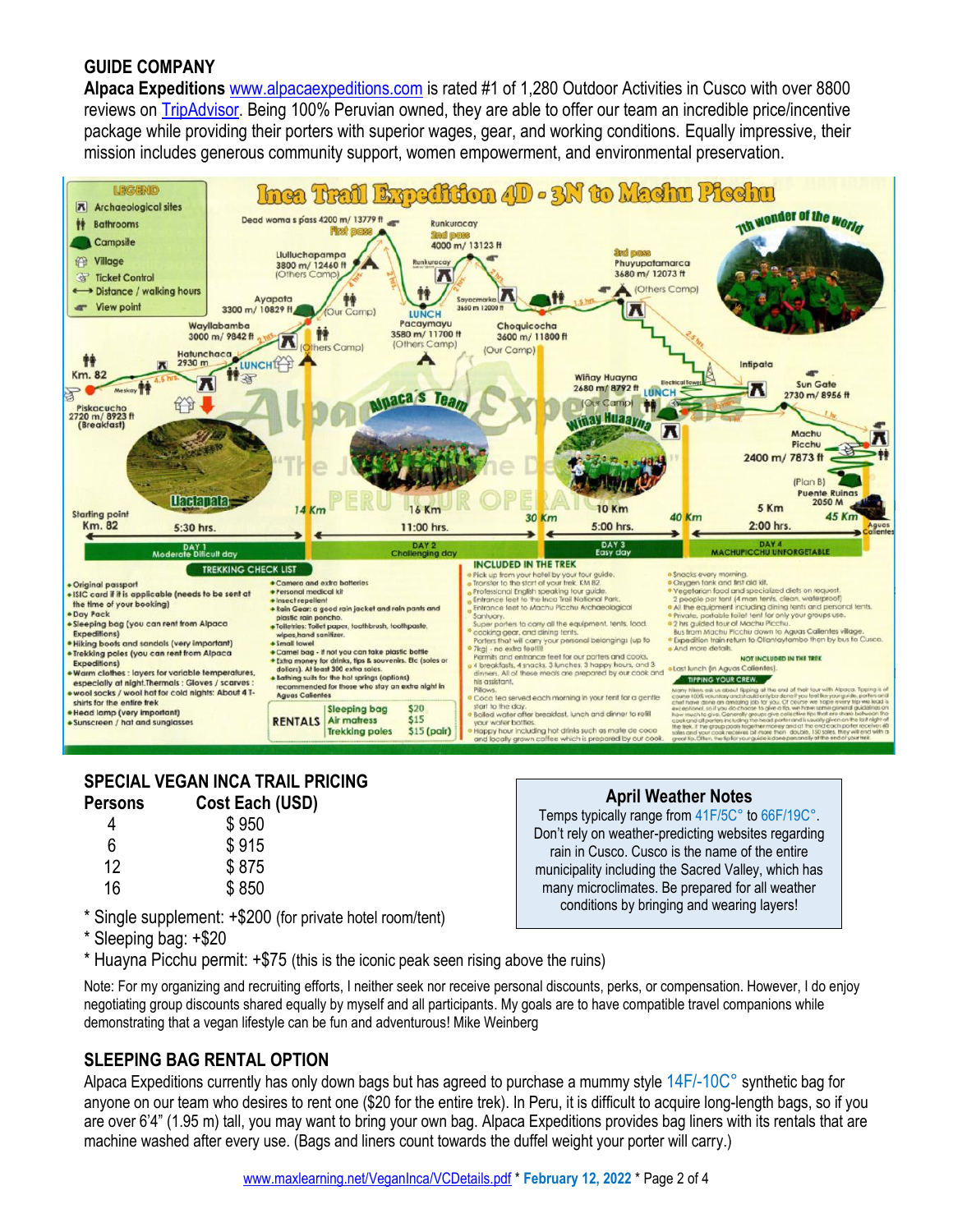### **INCLUDED IN COST**

- \* Pickup/dropoff Cusco airport (CUZ) to/from hotel
- \* 3 hotel nights: 2 pre-trek, 1 post-trek (double occupancy)
- Eureka San Blas Boutique Hotel [www.peru-eureka.com/en/](https://www.peru-eureka.com/en/)
- Includes vegan buffet breakfasts
- Has secure storage room for luggage not needed on trek
- \* Complimentary day tours of [Cusco,](https://www.alpacaexpeditions.com/cusco-city-tour-half-day/) [Maras Moray,](https://www.alpacaexpeditions.com/maras-moray-half-day/) o[r Sacred Valley](https://www.alpacaexpeditions.com/sacred-valley-full-day/) (you pay only for site-entrance fees)
- \* Transport by van to Inca trailhead with bus/train return from Machu Picchu to Cusco
- \* Entrance fees to Inca Trail National Park and Machu Picchu Archaeological Sanctuary
- \* Eureka Timberline 4-person tent (double occupancy)
- \* Thermarest 3" Luxury Air Matt & foam pillow
- \* Black Diamond trekking poles
- \* Up to 7kg/15.4lbs of personal gear carried by porters
- Rented sleeping bag + air matt weigh ~3.5kg/7.7lbs, leaving ~3.5kg/7.7lbs for additional items you won't need while hiking
- \* Dining tent (tables, chairs, lanterns…)
- \* Boiled, filtered, cooled water (from first lunch to last breakfast)
- \* 100% vegan food served family style (4 breakfasts, 4 snacks, 3 lunches, 3 happy hours, 3 dinners)
- After tour ends in Machu Picchu, lunch at nearby Aguas Calientes is *not* included. See "Vegan Eateries" below.
- \* Private portable, tented toilets (1 per each 8 trekkers)
- \* First-aid supplies, oxygen tank, satellite phone
- \* Prepaid tips for guide company staff
- Tips will be kept in separate envelope for presentation to staff near end of trek with option to add more money

### **PAYMENT TERMS**

*Full payment* is due upon receipt of invoice. Once booked, trail permits are non-refundable and non-transferable. Should you need to cancel, Alpaca Expeditions may offer a partial refund based on the cancellation date.

### **CARBON OFFSET**

Plant-based diets have dramatically lower carbon footprints than animal-based diets, but trekkers will also offset their air-travel emissions via [www.cooleffect.org/content/travel-offset.](http://www.cooleffect.org/content/travel-offset)

- A round-trip international flight lasting 13 or more hours can be offset with a contribution of less than \$20, although you are encouraged to submit more to fund several worthy projects like tree plantings, grassland & forest preservation, wind turbines, economical cookstoves, and a bird sanctuary. Over 90% of every dollar goes directly to the projects.

# **TRIP INSURANCE**

Trip/high-altitude trekking insurance is highly recommended, especially if medical evacuation is needed.

- Apply soon after booking trip to avoid denial of coverage by some companies
- World Nomads "Explorer" Plan covers high-altitude trekking for persons < 70 years-old for < \$200 USD: [www.worldnomads.com](http://www.worldnomads.com/)

### **FUNDRAISER**

Hikers will fund their own treks, but to promote the benefits of plant-based eating, they will have the option of donating and asking friends and family to donate to [https://nutritionfacts.org.](https://nutritionfacts.org/) This venerable non-profit organization tackles the enormous task of summarizing the thousands of nutritional studies released each year into short videos (sample on right) presented by its founder, Dr. Michael Greger.

To help track donations made by our team





and supporters, please donate via this button: [DONATE](https://nutritionfacts.z2systems.com/np/clients/nutritionfacts/campaign.jsp?campaign=38&&test=true) DONATE [Do Vegetarians Really Have Higher Stroke](https://nutritionfacts.org/video/do-vegetarians-really-have-higher-stroke-risk/) Risk?